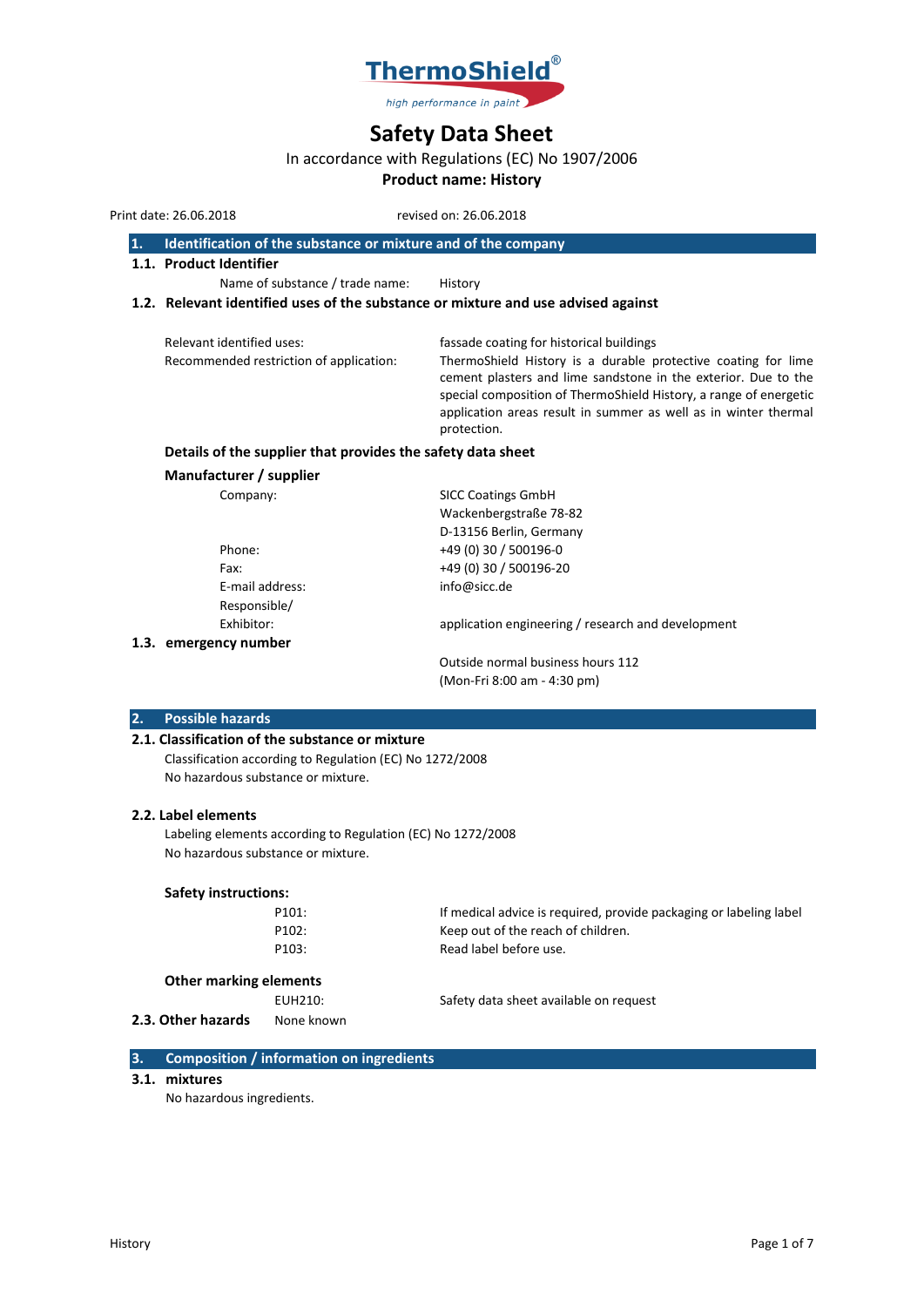

| 4. | <b>First aid measures</b>                                                                                   |                                                                                                                |
|----|-------------------------------------------------------------------------------------------------------------|----------------------------------------------------------------------------------------------------------------|
|    | 4.1. Description of the first aid measure                                                                   |                                                                                                                |
|    | General information                                                                                         | No special first aid measures required. Take affected persons out<br>of danger. First aid must protect itself. |
|    | After inhalation                                                                                            | for complaints - fresh air supply                                                                              |
|    | After skin contact                                                                                          | wash skin with soap and water                                                                                  |
|    | After eye contact,                                                                                          | remove contact lenses, keep eyelids open and rinse with plenty                                                 |
|    |                                                                                                             | of water, seek medical advice                                                                                  |
|    | After swallowing                                                                                            | may cause nausea, vomiting and diarrhea, also gastrointestinal                                                 |
|    |                                                                                                             | irritation; call Physician and name the substance.                                                             |
|    | 4.2. Most important symptoms and effects, both acute and delayed                                            |                                                                                                                |
|    | Symptoms:                                                                                                   | no information available                                                                                       |
|    | Risks:                                                                                                      | no information available                                                                                       |
|    |                                                                                                             |                                                                                                                |
|    | 4.3. Indication of any immediate medical attention and special treatment needed<br>no information available |                                                                                                                |
|    | Treatment:<br>no information available                                                                      |                                                                                                                |
|    |                                                                                                             |                                                                                                                |
| 5. | <b>Fire-fighting measures</b>                                                                               |                                                                                                                |
|    | 5.1. extinguishing Media                                                                                    |                                                                                                                |
|    | Suitable:                                                                                                   | foam, alcohol, carbon dioxide, dry chemicals, spray mist, water                                                |
|    | Not suitable for safety reasons:                                                                            | Observe local conditions                                                                                       |
|    |                                                                                                             |                                                                                                                |
|    | 5.2. Special hazards arising from the mixture                                                               |                                                                                                                |
|    |                                                                                                             | Contained containers may burst during extreme heat (pressure                                                   |
|    |                                                                                                             | build-up), smoke, carbon dioxide                                                                               |
|    |                                                                                                             |                                                                                                                |
|    | 5.3. Instructions for firefighting                                                                          | Avoid contact with skin. Keep container tightly closed. Material is                                            |
|    |                                                                                                             | not combustible if moisture is contained.                                                                      |
|    |                                                                                                             |                                                                                                                |
| 6. | <b>Accidental release measures</b>                                                                          |                                                                                                                |
|    | 6.1. Personal precautions, protective equipment and emergency procedures                                    |                                                                                                                |
|    |                                                                                                             | Protective equipment / see chapter 2-5                                                                         |
|    |                                                                                                             |                                                                                                                |
|    | 6.2. Environmental precautions                                                                              | Observe local, governmental regulations; Not in the keep the                                                   |
|    |                                                                                                             | sewage system away.                                                                                            |
|    |                                                                                                             |                                                                                                                |
|    | 6.3. Methods and materials for retention and cleaning                                                       |                                                                                                                |
|    |                                                                                                             | Dispose of materials with non-combustible absorbents (eg sand,                                                 |
|    |                                                                                                             | sawdust, etc.) and dispose of according to local regulations. Clean                                            |
|    |                                                                                                             | with water and detergents, preferably do not use solvents.                                                     |
|    | 6.4. Reference to other sections                                                                            | See section 7, 8 and 13 of the MSDS for further information                                                    |
|    |                                                                                                             | Safety Data Sheet                                                                                              |
|    |                                                                                                             |                                                                                                                |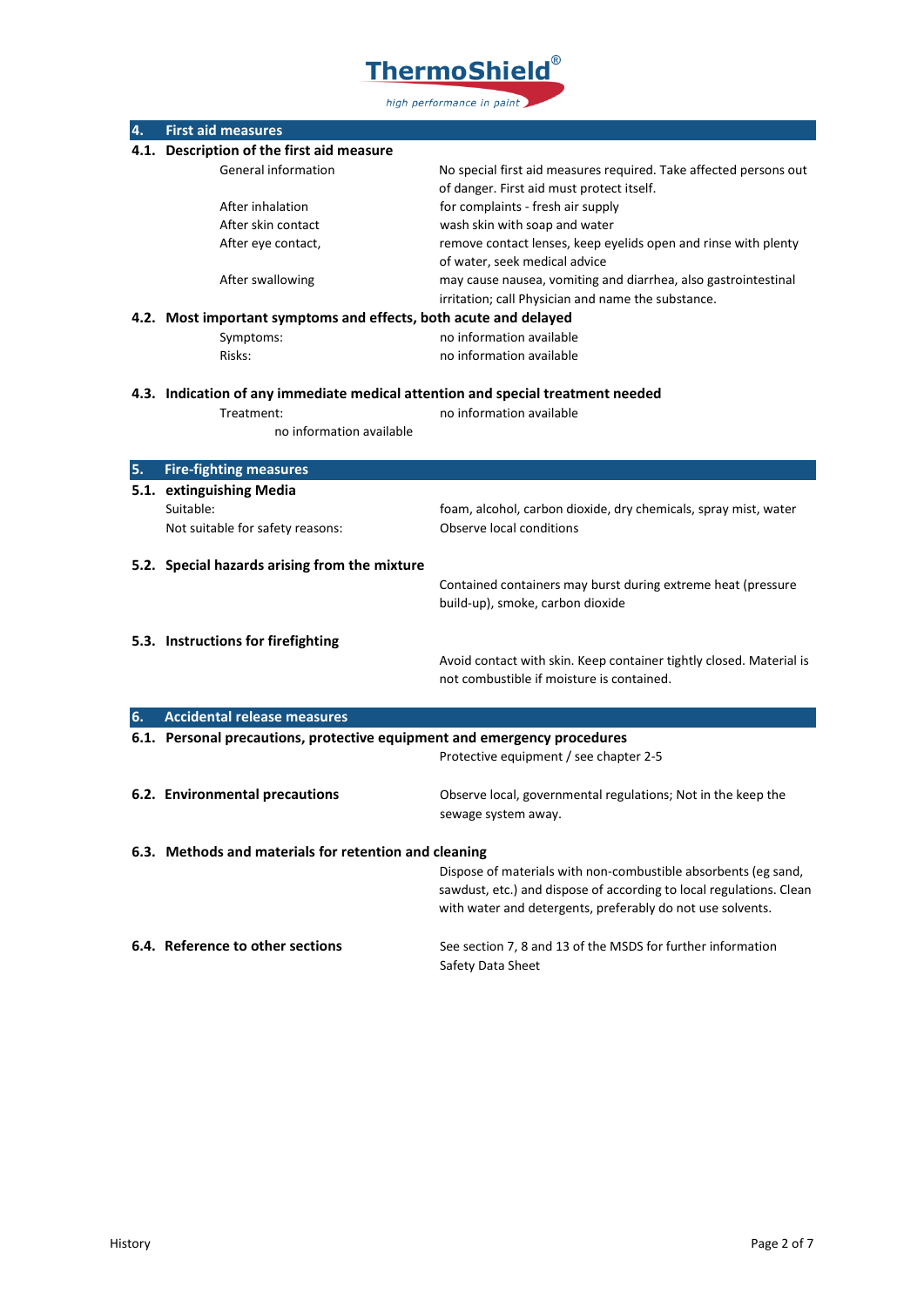

| 7.                        | <b>Handling and storage</b>                                             |                                                                |
|---------------------------|-------------------------------------------------------------------------|----------------------------------------------------------------|
|                           | 7.1. Precautions for safe handling                                      |                                                                |
|                           | Advice on safe handling                                                 | Observe the minimum standards for the TRGS 500 (Technical rule |
|                           |                                                                         | for hazardous substances). Avoid contact with eyes and skin.   |
|                           | Measures for protection against fire and explosions                     |                                                                |
|                           |                                                                         | The product is not combustible if moisture is still present.   |
|                           |                                                                         | Hazardous containers must be cooled with water.                |
|                           | 7.2. Conditions for safe storage, including environmental compatibility |                                                                |
|                           | Information on storage conditions                                       | Store in a cool, frost-free place                              |
|                           | Requirements to be met by storerooms and containers                     |                                                                |
|                           |                                                                         | Keep container closed, protect from freezing and heat, do not  |
|                           |                                                                         | empty container with pressure, no pressure containers          |
|                           | Storage class:                                                          | 12 - Non-flammable liquides                                    |
| 7.3. Specific end use (s) |                                                                         | ThermoShield History is an exterior coating for                |
|                           |                                                                         | historical substrates ready for use. Gis code BSW10            |
|                           |                                                                         | Technical information of the manufacturer must be observed.    |

## **8. Exposure controls / personal protection equipment**

## **8.1. Parameters to be monitored**

**Occupational exposure limits and / or biological limits workplace exposure limits (AGW) Germany** No substances to be monitored

## **8.2. Limitation and monitoring of exposure**

Technical measures and applications of appropriate work procedures, as listed in Section 7, shall prevail over the use of personal protective equipment. Recommended analytical procedures for workplace measurements: see the Federal Institute for Occupational Safety and Health (BauA).

| Personal protective equipment: | no special protective equipment required |
|--------------------------------|------------------------------------------|
| Eye / face protection          | wear protective goggles                  |
| Skin protection                | wear protective gloves if necessary      |
| Respiratory protection         | wear respiratory protection if necessary |

## **9. Physical and chemical properties**

## **9.1. Information on basic physical and chemical properties**

| Form:                           | liquid                                             |                   |
|---------------------------------|----------------------------------------------------|-------------------|
| Color:                          | basic color shade white, depending in pigmentation |                   |
| Odor:                           | characteristic                                     |                   |
| Odor threshold:                 | n.d.                                               |                   |
| Vapor pressure:                 | n.d.                                               |                   |
| pH value:                       | $8.00 \pm 0.4$ at 20 ° C                           | <b>DIN 19266</b>  |
| Melting point / freezing point: | $0 °C$ water = $0 °C$                              |                   |
| Initial boiling point:          | 100 $^{\circ}$ C water = 100 $^{\circ}$ C          |                   |
| Flash point:                    | n.a.                                               |                   |
| Evaporation rate:               | n.d.                                               |                   |
| Flammability:                   | n.a.                                               |                   |
| Upper explosion limit:          | n.a.                                               |                   |
| Lower explosion limit:          | n.a.                                               |                   |
| Oxidizing properties:           | n.a.                                               |                   |
| Density:                        | 1005 kg / dm <sup>3</sup>                          | DIN EN ISO 2811-1 |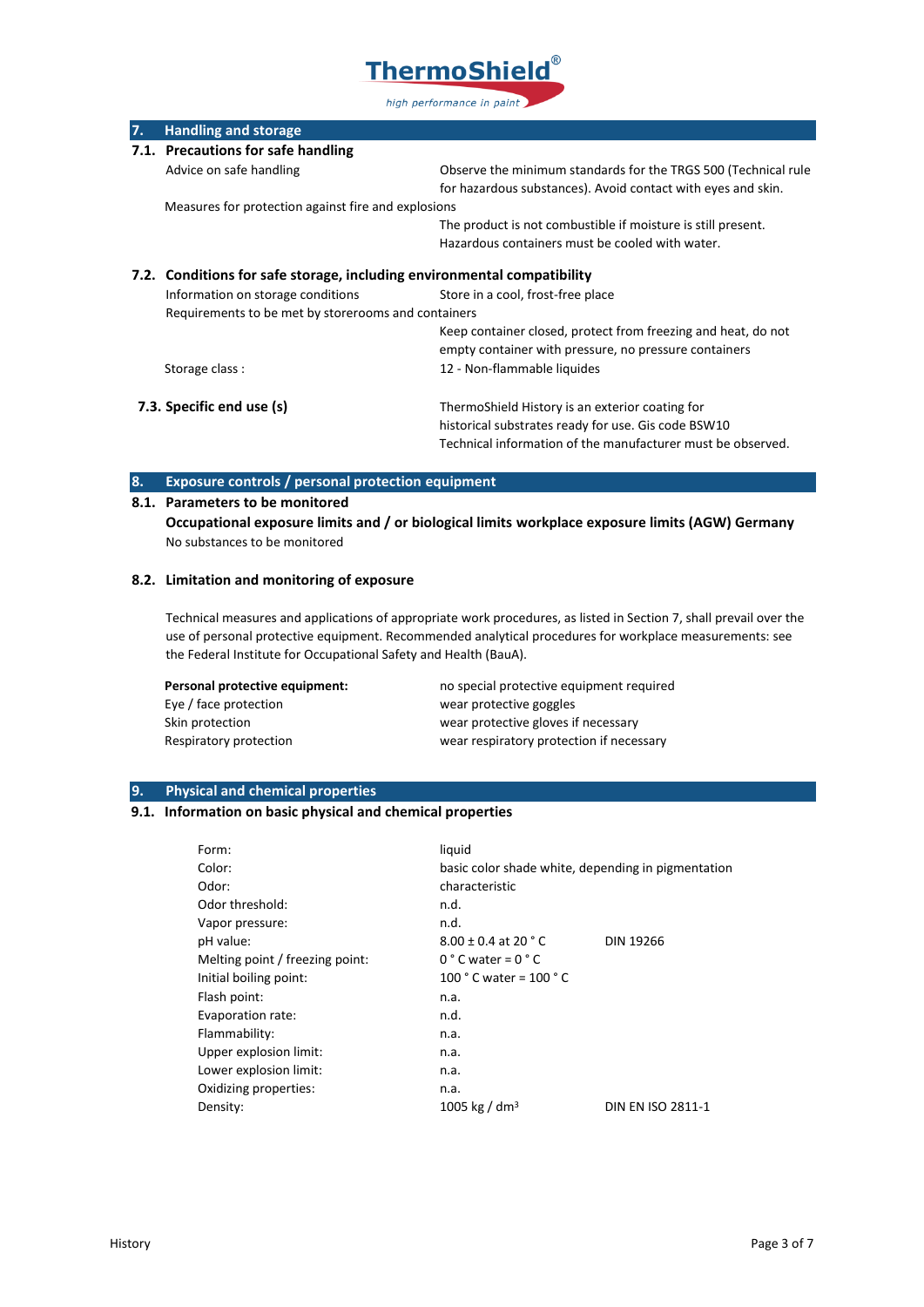

| n.b.                      |                        |
|---------------------------|------------------------|
| n.a.                      |                        |
| n.b.                      |                        |
| n.d.                      |                        |
| n.a.                      |                        |
| 120 ± 2 KU                |                        |
| approx. 56%               | <b>DIN EN ISO 3251</b> |
| $<$ 40 $\mu$ m            | <b>DIN EN ISO 1524</b> |
| $*$ N.a. = not applicable |                        |
| * N.d. = not determined   |                        |
|                           |                        |

# **9.2. Other Information**

none

| 10.<br><b>Stability and reactivity</b>   |                                                                                                                                                                       |
|------------------------------------------|-----------------------------------------------------------------------------------------------------------------------------------------------------------------------|
| 10.1. Reactivity                         | No decomposition if used according to specifications application                                                                                                      |
| 10.2. Chemical stability                 | No decomposition if used according to specifications application                                                                                                      |
| 10.3. Possibility of hazardous reactions | No decomposition if used according to specifications application                                                                                                      |
| 10.4. Conditions to avoid                | See chapter 7                                                                                                                                                         |
| 10.5. Incompatible materials             | Avoid contact with strong acids, strong alkalis                                                                                                                       |
| 10.6. Hazardous decomposition products   | No decomposition if used according to specifications application.<br>Fire, also heating by welding and cutting produces smoke, carbon<br>dioxide and carbon monoxide. |

| 11. Toxicological information                                                                                        |
|----------------------------------------------------------------------------------------------------------------------|
| 11.1. Information on toxicological effects                                                                           |
| <b>Acute toxicity</b>                                                                                                |
| According to EU classification criteria, the product is not considered to be acutely toxic.                          |
| Corrosive to the skin                                                                                                |
| According to EU classification criteria, the product is not considered to be irritating to the skin.                 |
| Serious eye damage / irritation                                                                                      |
| According to EU classification criteria, the product is not considered to be eye irritant.                           |
| Respiratory or skin sensitization                                                                                    |
| May cause allergic reactions if repeated contact is made with particularly sensitive persons.                        |
| <b>Germ cell mutagenicity</b>                                                                                        |
| The mixture is not classified. The mixture contains no substances classified as mutagenic.                           |
| Carcinogenicity                                                                                                      |
| The mixture is not classified. The mixture contains no substances classified as carcinogenic.                        |
| <b>Reproductive toxicity</b>                                                                                         |
| The mixture is not classified. The mixture contains no substances classified as toxic for reproduction.              |
| Specific target organ toxicity - repeated exposure                                                                   |
| The mixture is not classified. The mixture contains no substances classified as specific target organ toxicant after |
| repeated exposure.                                                                                                   |
| Specific target organ toxicity - single exposure                                                                     |
| The mixture is not classified. The mixture contains no substances classified as specific target organ toxicant after |
| repeated exposure.                                                                                                   |
| <b>Aspiration</b>                                                                                                    |
| The mixture is not classified. The mixture contains no substances classified as hazardous to aspiration.             |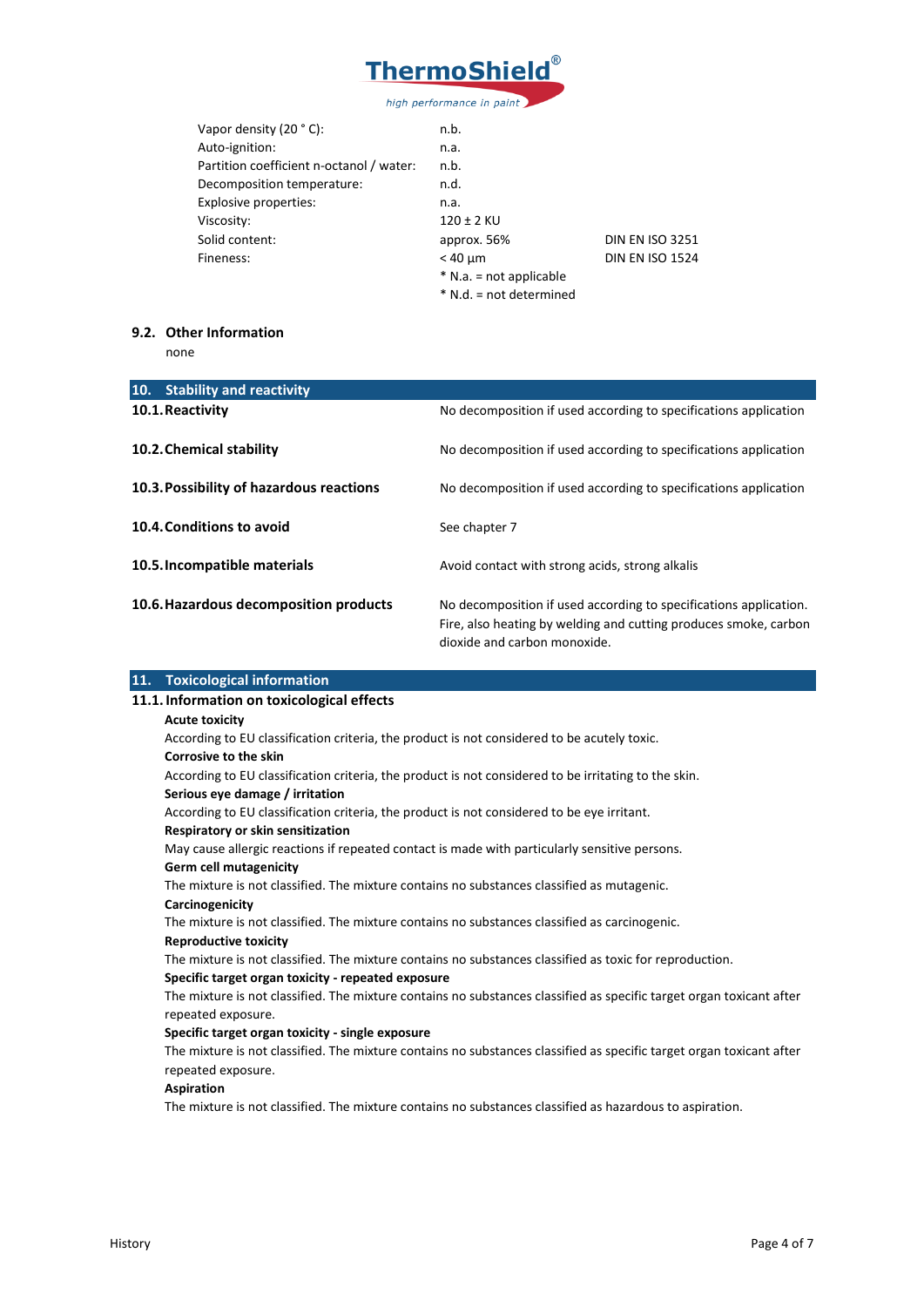

| There are no data available on the product                        |
|-------------------------------------------------------------------|
|                                                                   |
| There are no data available on the product                        |
|                                                                   |
| There are no data available on the product                        |
|                                                                   |
| There are no data available on the product                        |
|                                                                   |
| There are no data available on the product                        |
|                                                                   |
| There are no data available on the product                        |
|                                                                   |
|                                                                   |
| Dispose of in accordance with local regulations.                  |
| Regular disposal by incineration in a combustion plant, local and |
| official regulations must be observed.                            |
|                                                                   |
| Packaging must be disposed of in a completely emptied state       |
| (drip-free, non-wiping and free of spatula). Packaging should be  |
| reused or recycled, in compliance with the applicable local and   |
| governmental regulations.                                         |
| Waste key according to Ordinance on Waste Disposal (AVV)          |
|                                                                   |

080120 aqueous suspensions containing paints or varnishes

#### **14. Transport information**

### **14.1.UN number**

The product is not a dangerous good in national / international road, rail, sea, and air transport.

#### **14.2.UN proper shipping name**

#### **ADR / RID**

The product is not a dangerous good in national / international road, rail, sea, and air transport. **IMDG code / ICAO-TI / IATA-DGR**

The product is not a dangerous good in national / international road, rail, sea, and air transport.

#### **14.3. Transport hazard class**

The product is not a dangerous good in national / international road, rail, sea, and air transport.

#### **14.4. packaging group**

The product is not a dangerous good in national / international road, rail, sea, and air transport.

#### **14.5. environmental hazards**

The product is not a dangerous good in national / international road, rail, sea, and air transport.

#### **14.6. Special precautions for the user**

The product is not a dangerous good in national / international road, rail, sea, and air transport.

## **14.7. Transport in bulk according to Annex II of the MARPOL Convention and the IBC Code**

The product is not a dangerous good in national / international road, rail, sea, and air transport.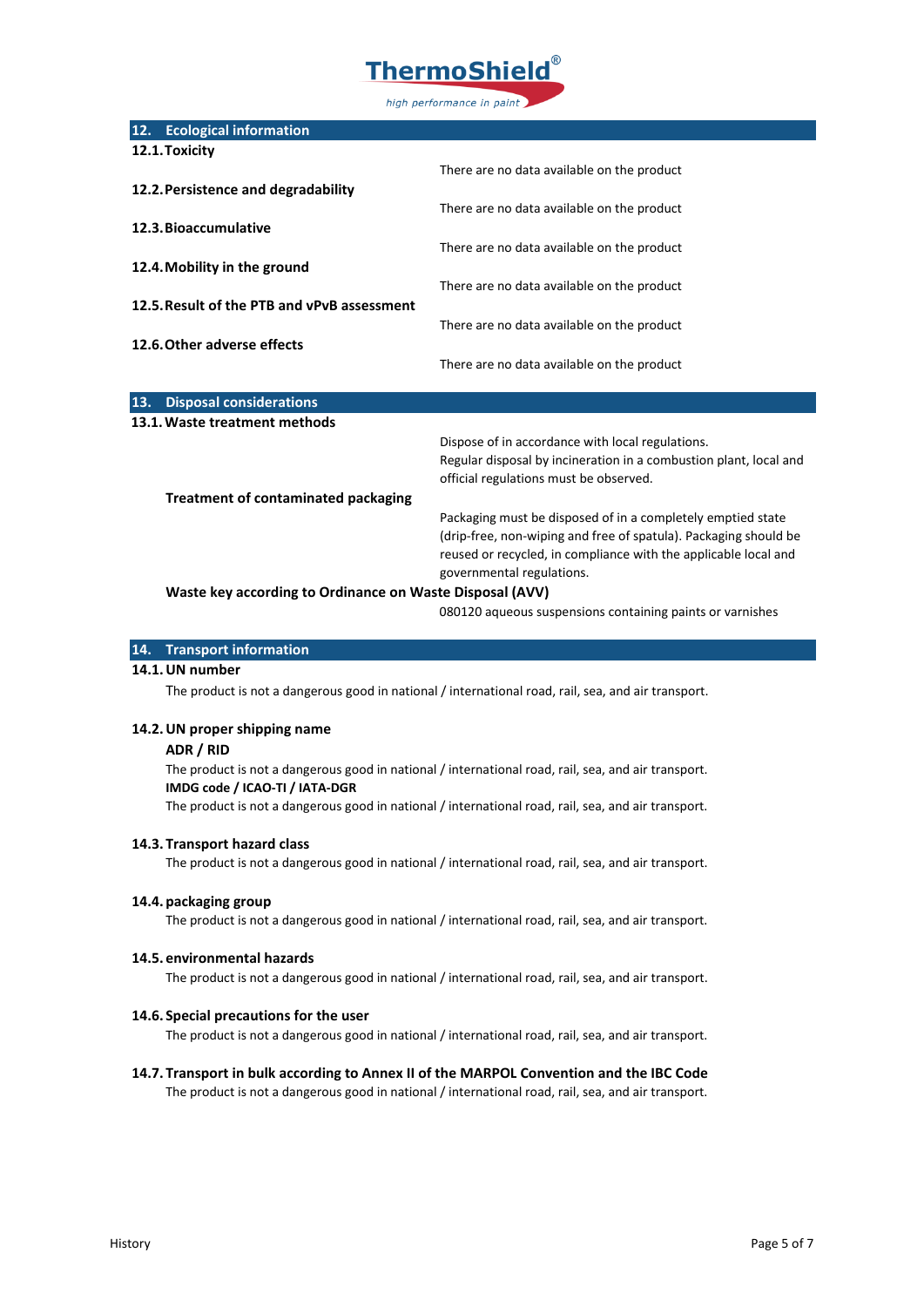

## **15. Regulatory**

**15.1. Safety, health and environmental regulations / legislation specific for the substance or mixture**

#### **EU regulations**

Regulation (EC) No 1005/2009 (substances that deplete the ozone layer): Not applicable Regulation (EC) No 850/2004 (persistent organic pollutants): Not applicable Regulation No 649/2012 (export and import of dangerous chemicals): Not applicable Regulation (EC) No 648/2004 (Detergents Regulation): Not applicable Authorization in accordance with Title VII of Regulation (EC) No 1907/2006: No Restrictions under Title VIII of Regulation (EC) No 1907/2006: No

#### **National regulations, e.g.**

Water hazard class WGK 1 Self-leveling according to VwVws (regulation of water-

endangering substances)

**Solvent regulation:** Wb < 3 g/l (maximum value according to VOC Annex II A/c 40 g/l)

#### **15.2. Chemical Safety Assessment**

No substance safety assessment has been carried out by the manufacturer for this mixture.

## **16. Additional information**

**Changes to the last version**

Replaces datasheet from 13.04.2018

## **Literature and data sources**

REACH Regulation (EC) No 1907/2006, as last amended by Regulation (EU) 2017/1000 CLP Regulation (EC) No 1272/2008, as last amended by Regulation (EU) 2017/776 **Internet** http://www.baua.de http://publikationen.dguv.de http://dguv.de/ifa/stoffdatenbank http://www.gischem.de http://echa.europa.eu/en/candidate-list-table

## **Methods according to Article 9 of Regulation (EC) No 1272/2008 on the evaluation of the information for classification.**

The hazard characteristics of the product have been assessed in accordance with Annex I to Regulation (EC) No 1272/2008 (CLP Regulation).

#### **Text of the dangers and / or safety instructions referred to in section 2**

P101: If medical advice is required, provide packaging or labeling label P102: Keep out of the reach of children. P103: Read label before use. EUH210: Safety data sheet available on request